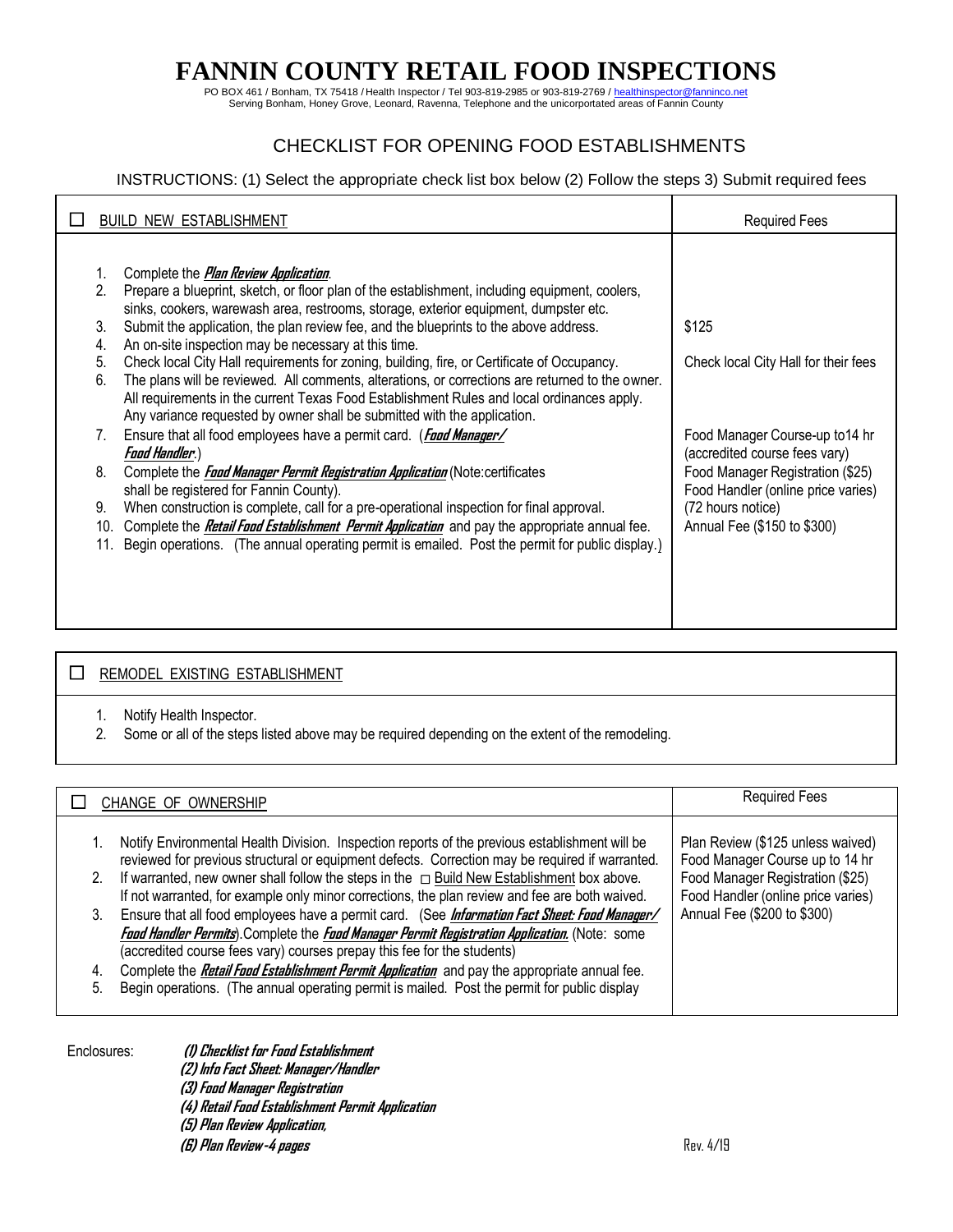PO BOX 461 / Bonham, TX 75418 / Health Inspector / Tel 903-819-2985 or 903-819-2769 / healthinspector@fanninco.net Serving Bonham, Honey Grove, Leonard, Ravenna, Telephone and the unicorportated areas of Fannin County

## INFORMATION FACT SHEET: FOOD MANAGER and FOOD HANDLER PERMITS

#### REQUIREMENTS

- 1. Permit Cards:
	- All employees must have permit cards PRIOR to starting work. No grace periods.
	- Permit cards shall be current.
	- Original permit cards shall be available during inspections.
	- Penalty: Citation issued for noncompliance.
- 2. Food Manager: All food establishments preparing or serving potentially hazardous food shall have at least one certified food service manager on duty during each shift. The manager shall have successfully completed a food service manager course (see Classes below). All courses except the Grayson County On-Line Course must provide a **copy of the course certificate to the Health Inspector with a registration fee of \$25 (a Fannin County permit card will be issued as verification of registration).** The managers are not required to have a food handler permit.
- **3.** Food Handler: All food handlers (chefs, cooks, butchers, waitresses, waiters, bakers, bar persons, bus persons, dishwashers, delivery drivers, persons handling ice or any other type of open food or beverage, etc.) shall have a food handler permit. Children under 14 years of age are not allowed in food preparation. All current federal child labor laws are applicable.
- 4. Temporary Events: All workers shall have a permit (see table below). Valid food handler permits obtained from a DSHS accredited course will be accepted.
- 5. Take any time at a computer with internet access. Permit may be printed after successful completion of curriculum and test.

### **FOODMANAGERS ON-LINE:**

Take any time at a computer with internet access. Permit may be printed after successful completion of curriculum and test.

#### **FOODHANDLERS ON-LINE:**

Take any time at a computer with internet access. Permit may be printed after successful completion of curriculum and test.

| <b>PERMIT TYPE</b>  | <b>COURSE LOCATION</b>                                                               | <b>TELEPHONE</b> | <b>DAY</b> | <b>TIME</b> | COST   | <b>EXPIRATION</b>      |
|---------------------|--------------------------------------------------------------------------------------|------------------|------------|-------------|--------|------------------------|
| Food<br>Manager     | • Texoma Food Service Training (classroom)<br>Must be registered with Fannin County. | 903-815-1286     | Call       | Call        | call   | 5 yr                   |
|                     | Other locations/On-line (if State approved)                                          | 512-458-7111     | Call       | Call        | varies | Call                   |
| Food                |                                                                                      |                  |            |             |        |                        |
| Handler             | *On line class info above                                                            | online           | anytime    | anytime     | varies | 2yr                    |
|                     |                                                                                      |                  |            |             |        |                        |
| Temporary<br>Events | Option 1: One food manager permit<br>Option 2: Food handler card for all workers     | 903-465-2878     |            |             | \$25   | 14 days<br>consecutive |
|                     |                                                                                      |                  |            |             |        |                        |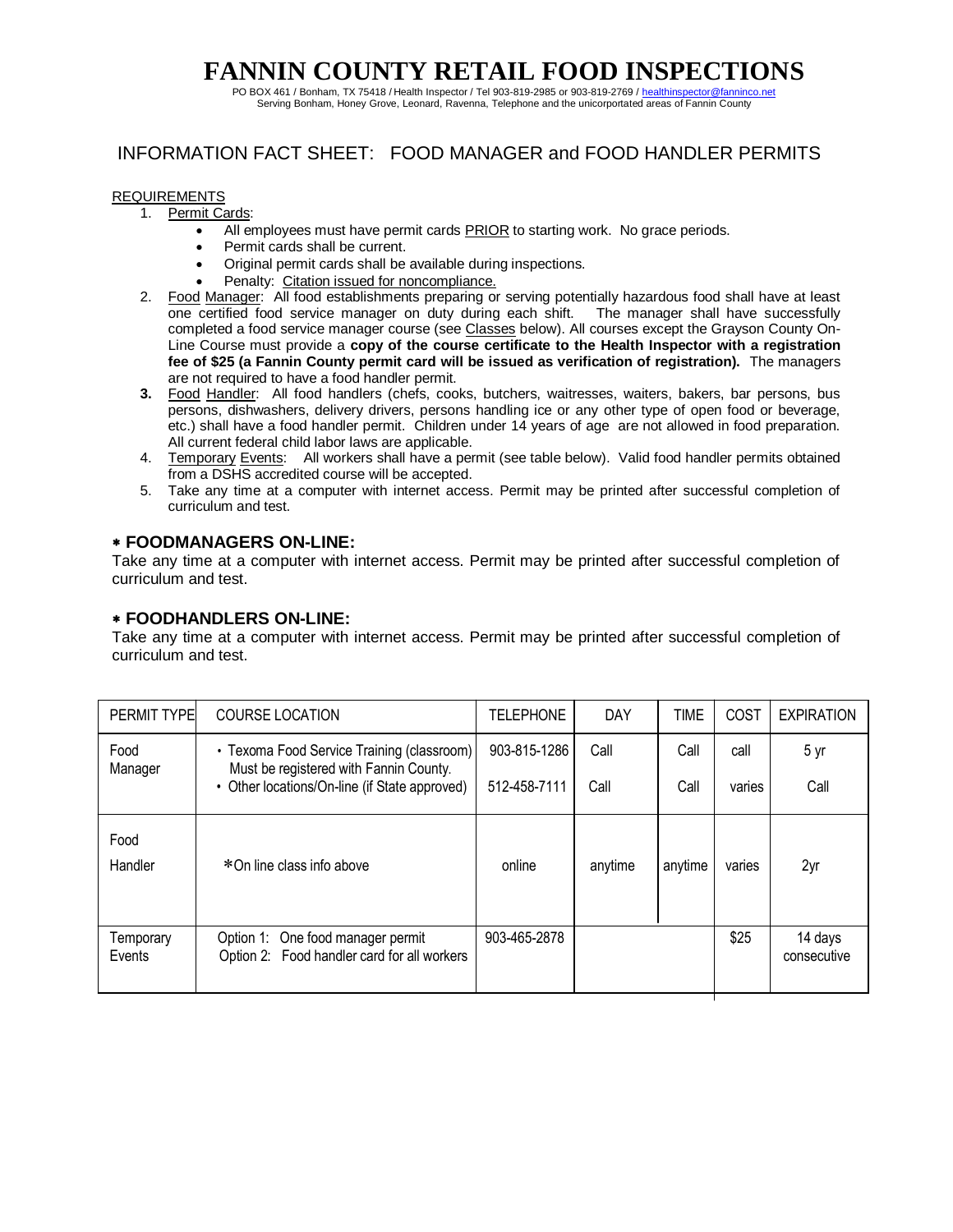PO BOX 461 / Bonham, TX 75418 / Health Inspector / Tel 903-819-2985 or 903-819-2769 / healthinspector@fanninco.net<br>Serving Bonham, Honey Grove, Leonard, Ravenna, Telephone and the unicorportated areas of Fannin County

## **FOOD MANAGER PERMIT REGISTRATION APPLICATION**

**INSTRUCTIONS:** (1) Complete all information below (2) Enclose a copy of the food service manager certificate or card (3) **Submit \$25.00 fee to Health Inspector.**

| I have received a certificate from a food service manager training course that is accredited by the Texas Department of State Health Services.<br>I have enclosed a copy. Please register my certificate with Fanninn County Health Department for a \$25 fee as required by law. |                                                  |                             |     |  |
|-----------------------------------------------------------------------------------------------------------------------------------------------------------------------------------------------------------------------------------------------------------------------------------|--------------------------------------------------|-----------------------------|-----|--|
| <b>FOOD MANAGER</b>                                                                                                                                                                                                                                                               |                                                  |                             |     |  |
|                                                                                                                                                                                                                                                                                   |                                                  | $\overline{(\text{First})}$ | (M) |  |
|                                                                                                                                                                                                                                                                                   |                                                  |                             |     |  |
|                                                                                                                                                                                                                                                                                   |                                                  |                             |     |  |
|                                                                                                                                                                                                                                                                                   |                                                  |                             |     |  |
|                                                                                                                                                                                                                                                                                   |                                                  |                             |     |  |
| <b>ESTABLISHMENT</b>                                                                                                                                                                                                                                                              |                                                  |                             |     |  |
|                                                                                                                                                                                                                                                                                   | Name:                                            |                             |     |  |
|                                                                                                                                                                                                                                                                                   |                                                  |                             |     |  |
|                                                                                                                                                                                                                                                                                   | City: 2ip: 2ip:                                  |                             |     |  |
|                                                                                                                                                                                                                                                                                   |                                                  |                             |     |  |
| <b>ACCREDITED FOOD SERVICE MANAGER TRAINING COURSE</b>                                                                                                                                                                                                                            |                                                  |                             |     |  |
|                                                                                                                                                                                                                                                                                   |                                                  |                             |     |  |
| Certificate No:                                                                                                                                                                                                                                                                   | <u> 1980 - Johann Barn, mars eta bainar eta </u> |                             |     |  |

| HEALTH INSPECTOR USE ONLY     |                                    |  |  |  |  |
|-------------------------------|------------------------------------|--|--|--|--|
| <b>RECEIPT NO:</b>            | <b>MANAGER PERMIT EXPIRES:</b>     |  |  |  |  |
| DATE PAID:                    | PERMIT POSTED:                     |  |  |  |  |
| <b>REGISTRATION FEE: \$25</b> | FC CERTIFICATE NO.:                |  |  |  |  |
| INITIALS:                     | MANAGER PERMIT MAILED / DELIVERED: |  |  |  |  |
|                               |                                    |  |  |  |  |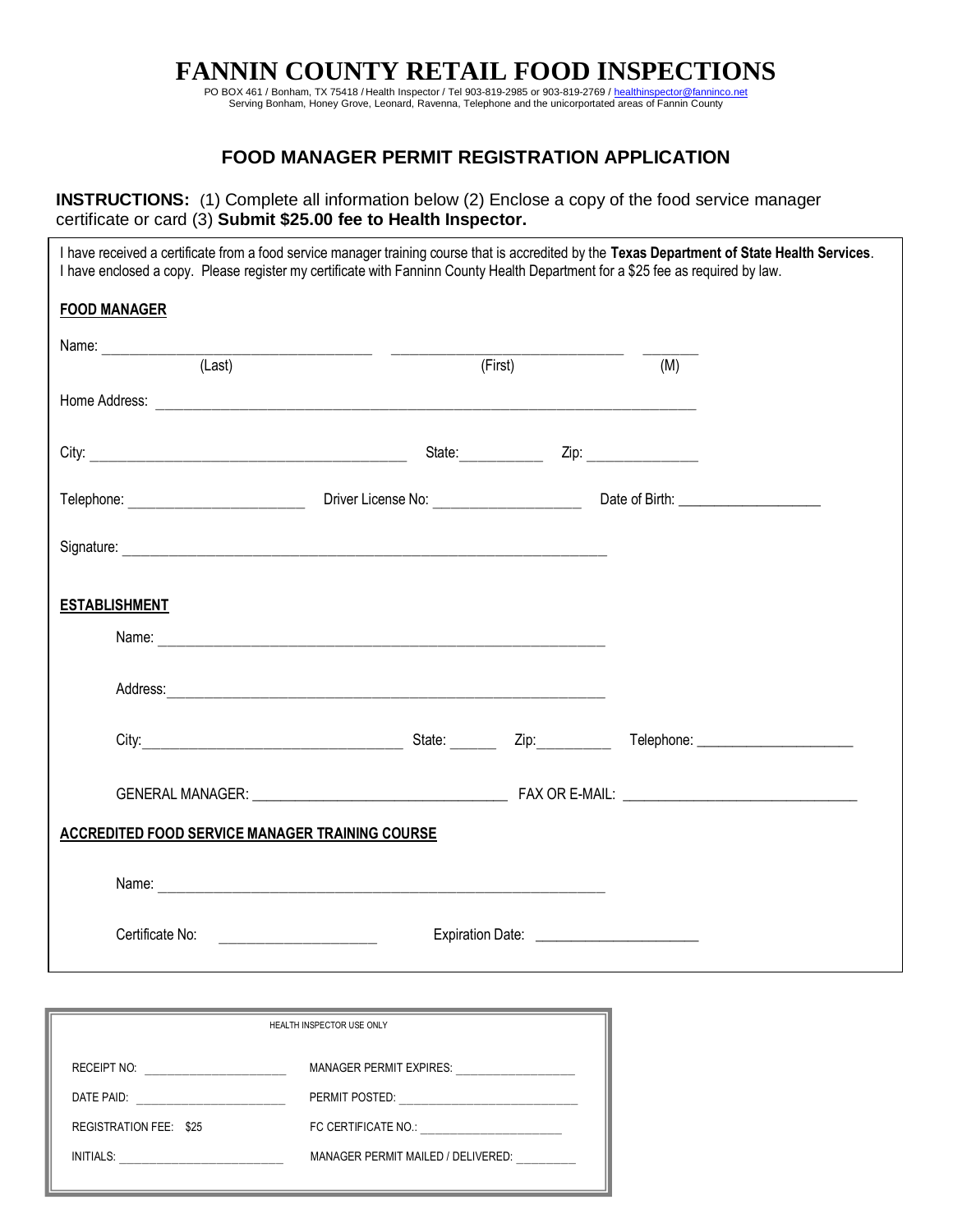PO BOX 461 / Bonham, TX 75418 / Health Inspector / Tel 903-819-2985 or 903-819-2769 / healthinspector@fanninco.net<br>Serving Bonham, Honey Grove, Leonard, Ravenna, Telephone and the unicorportated areas of Fannin County

## RETAIL FOOD ESTABLISHMENT PERMIT APPLICATION

## **INSTRUCTIONS: 1.** Complete **all information** (include \$50 late fee for delinquent applications) **2.** Obtain employee permits\* **PROVIDE a Copy of all Manager & Handler Permit cards & work roster 3. Pay appropriate fee**.

|                                                                                                                                                                                                                               |                              |                                                                                                                                                                                                                                | <b>OWNER</b>                   |                                             |                                     |                                                                                                                       |                                  |                   |
|-------------------------------------------------------------------------------------------------------------------------------------------------------------------------------------------------------------------------------|------------------------------|--------------------------------------------------------------------------------------------------------------------------------------------------------------------------------------------------------------------------------|--------------------------------|---------------------------------------------|-------------------------------------|-----------------------------------------------------------------------------------------------------------------------|----------------------------------|-------------------|
| Name: Name: Name: Name: Name: Name: Name: Name: Name: Name: Name: Name: Name: Name: Name: Name: Name: Name: Name: Name: Name: Name: Name: Name: Name: Name: Name: Name: Name: Name: Name: Name: Name: Name: Name: Name: Name: |                              |                                                                                                                                                                                                                                |                                |                                             |                                     |                                                                                                                       |                                  |                   |
|                                                                                                                                                                                                                               |                              |                                                                                                                                                                                                                                |                                |                                             |                                     |                                                                                                                       |                                  |                   |
|                                                                                                                                                                                                                               |                              |                                                                                                                                                                                                                                |                                |                                             |                                     |                                                                                                                       |                                  |                   |
|                                                                                                                                                                                                                               |                              |                                                                                                                                                                                                                                |                                |                                             |                                     |                                                                                                                       |                                  |                   |
|                                                                                                                                                                                                                               |                              |                                                                                                                                                                                                                                |                                | <u>APPLICANT'S NAME</u> :                   |                                     |                                                                                                                       |                                  |                   |
|                                                                                                                                                                                                                               |                              |                                                                                                                                                                                                                                |                                |                                             |                                     |                                                                                                                       |                                  |                   |
| Send permit and renewal notice to: $\Box$ Establishment $\Box$ Owner                                                                                                                                                          |                              |                                                                                                                                                                                                                                |                                |                                             |                                     |                                                                                                                       |                                  |                   |
|                                                                                                                                                                                                                               |                              |                                                                                                                                                                                                                                |                                |                                             |                                     |                                                                                                                       |                                  |                   |
| <b>TYPE OF OPERATION</b>                                                                                                                                                                                                      | DAY AND TIME<br>OF OPERATION | Food Managers: All certified managers shall be registered for                                                                                                                                                                  |                                |                                             |                                     | *EMPLOYEE PERMITS (This section must be completed)                                                                    | Registerd with                   |                   |
| Restaurant or Cafeteria                                                                                                                                                                                                       |                              |                                                                                                                                                                                                                                |                                | manager shall be on duty during each shift. |                                     | Fannin County Health Dept. By law, a registered                                                                       | Fannin County?                   | Total<br>Managers |
| School                                                                                                                                                                                                                        | Mon                          | Names: (LIST ADDITIONAL MANAGERS ON BACK)                                                                                                                                                                                      |                                |                                             |                                     | Expires:                                                                                                              |                                  |                   |
| Convenience Store                                                                                                                                                                                                             | Tue                          |                                                                                                                                                                                                                                |                                |                                             |                                     | <u> 2000 - Jan James James Barbara, politik eta provincia eta provincia eta provincia eta provincia eta provincia</u> | $\Box$ yes $\Box$ no             |                   |
| Grocery __________                                                                                                                                                                                                            |                              |                                                                                                                                                                                                                                |                                |                                             |                                     |                                                                                                                       | $\Box$ yes $\Box$ no             |                   |
| Mobile                                                                                                                                                                                                                        | Wed                          |                                                                                                                                                                                                                                |                                |                                             |                                     | <u> 1989 - Johann Stein, mars ann an t-Amhain ann an t-Amhain an t-Amhain ann an t-Amhain ann an t-Amhain ann an </u> | $\Box$ yes $\Box$ no             |                   |
| Concession or Carry Out                                                                                                                                                                                                       | Thur                         |                                                                                                                                                                                                                                |                                |                                             |                                     |                                                                                                                       |                                  |                   |
| Day Care (13 or more children)                                                                                                                                                                                                |                              |                                                                                                                                                                                                                                |                                |                                             |                                     |                                                                                                                       | $\Box$ yes $\Box$ no             |                   |
| Nursing Home                                                                                                                                                                                                                  | Fri                          |                                                                                                                                                                                                                                |                                |                                             |                                     | Food Handlers: Any full or part-time person handling food or food equipment, examples:                                |                                  | Total             |
| Snow Cone (No other foods)                                                                                                                                                                                                    | Sat                          | • Ice handlers<br>$\bullet$ Cooks                                                                                                                                                                                              | • Bar persons<br>• Bus persons |                                             | • Dishwashers<br>• Delivery drivers | • Day care workers                                                                                                    | • Nursing home workers           | Handlers          |
| Bed & Breakfast                                                                                                                                                                                                               |                              | • Butchers, bakers • Wait staff                                                                                                                                                                                                |                                |                                             |                                     | • Concession workers • Food sampling workers                                                                          |                                  |                   |
| Other:                                                                                                                                                                                                                        | Sun                          |                                                                                                                                                                                                                                |                                |                                             |                                     | <b>TOTAL EMPLOYEES</b> (add Total Managers and Total Handlers)<br>PLEASE PROVIDE COPY OF PERMIT CARDS                 | THE                              |                   |
| LIQUID WASTE TRANSPORTER NAME:                                                                                                                                                                                                |                              |                                                                                                                                                                                                                                |                                |                                             |                                     |                                                                                                                       | ANNUAL FEE SCHEDULE              |                   |
|                                                                                                                                                                                                                               |                              |                                                                                                                                                                                                                                |                                |                                             |                                     | \$300                                                                                                                 | 6 or more Total Employees        |                   |
|                                                                                                                                                                                                                               |                              |                                                                                                                                                                                                                                |                                |                                             |                                     | \$200                                                                                                                 | 0 to 5 Total Employees or Mobile |                   |
| This permit is nontransferable. A new permit is required for new owners, change of name, or new location.                                                                                                                     |                              |                                                                                                                                                                                                                                |                                |                                             |                                     | \$150                                                                                                                 | Day Care (13 or more children)   |                   |
| Nonprofit facilities shall have a 26 USC Section 501c3 exemption on file.  A late fee of \$50 is assessed if                                                                                                                  |                              |                                                                                                                                                                                                                                |                                |                                             |                                     | \$150                                                                                                                 | Snow Cone (no other foods)       |                   |
| postmarked after expiration date. \$30 fee for returned checks. No Refunds.<br>THIS IS A PUBLIC DOCUMENT AND IT IS UNLAWFUL TO KNOWINGLY PROVIDE FALSE INFORMATION.                                                           |                              |                                                                                                                                                                                                                                |                                |                                             |                                     | NO FEE                                                                                                                | Exempt (IRS verification)        |                   |
|                                                                                                                                                                                                                               | HEALTH INSPECTOR USE ONLY    |                                                                                                                                                                                                                                |                                |                                             |                                     | \$50                                                                                                                  | Late Fee (include in remittance) |                   |
|                                                                                                                                                                                                                               |                              | PERMIT MAILED: WARD AND THE RESIDENCE AND THE RESIDENCE OF A STRUCK AND THE RESIDENCE OF A STRUCK OF A STRUCK OF A STRUCK OF A STRUCK OF A STRUCK OF A STRUCK OF A STRUCK OF A STRUCK OF A STRUCK OF A STRUCK OF A STRUCK OF A |                                |                                             |                                     |                                                                                                                       |                                  |                   |
|                                                                                                                                                                                                                               |                              | PERMIT POSTED: WE ARRIVE THE STATE OF THE STATE OF THE STATE OF THE STATE OF THE STATE OF THE STATE OF THE STATE OF THE STATE OF THE STATE OF THE STATE OF THE STATE OF THE STATE OF THE STATE OF THE STATE OF THE STATE OF TH |                                |                                             |                                     | NOTE: THE TOTAL NUMBER OF EMPLOYEES                                                                                   |                                  |                   |
|                                                                                                                                                                                                                               |                              |                                                                                                                                                                                                                                |                                |                                             |                                     | SHALL NOT EXCEED THE NUMBER CHECKED<br>ABOVE THROUGHOUT THE DURATION OF THE                                           |                                  |                   |
|                                                                                                                                                                                                                               | PERMIT EXPIRES ON:           |                                                                                                                                                                                                                                |                                |                                             |                                     | PERMIT. NOTIFY THE HEALTH INSPECTOR<br>IMMEDIATELY IF EMPLOYEES INCREASE. A                                           |                                  |                   |
|                                                                                                                                                                                                                               |                              |                                                                                                                                                                                                                                |                                |                                             |                                     | ADDITIONAL FEE WILL BE REQUIRED.                                                                                      |                                  |                   |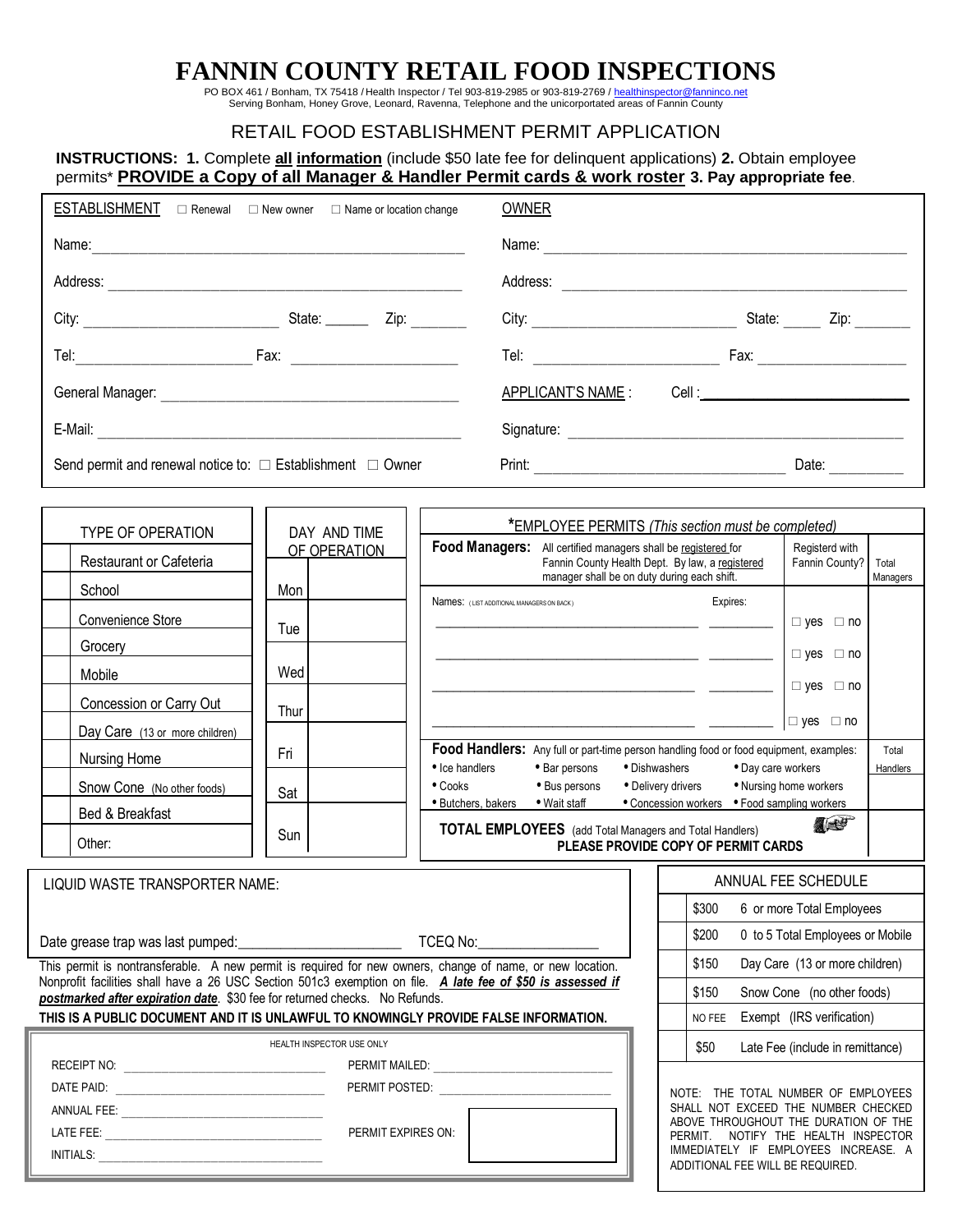PO BOX 461 / Bonham, TX 75418 / Health Inspector / Tel 903-819-2985 or 903-819-2769 / healthinspector@fanninco.net<br>Serving Bonham, Honey Grove, Leonard, Ravenna, Telephone and the unicorportated areas of Fannin County

## PLAN REVIEW APPLICATION FORM

| Address of |                                                                                                                                            |                                                                                                                                                                                                                                |
|------------|--------------------------------------------------------------------------------------------------------------------------------------------|--------------------------------------------------------------------------------------------------------------------------------------------------------------------------------------------------------------------------------|
|            |                                                                                                                                            |                                                                                                                                                                                                                                |
|            |                                                                                                                                            |                                                                                                                                                                                                                                |
|            |                                                                                                                                            |                                                                                                                                                                                                                                |
|            |                                                                                                                                            |                                                                                                                                                                                                                                |
|            |                                                                                                                                            |                                                                                                                                                                                                                                |
|            |                                                                                                                                            |                                                                                                                                                                                                                                |
|            |                                                                                                                                            |                                                                                                                                                                                                                                |
|            |                                                                                                                                            |                                                                                                                                                                                                                                |
|            |                                                                                                                                            |                                                                                                                                                                                                                                |
|            | Reason for Application:   New   Remodeled   Change of Ownership                                                                            |                                                                                                                                                                                                                                |
|            |                                                                                                                                            |                                                                                                                                                                                                                                |
|            | Type of Facility:     Food Service     Retail Store     Mobile Food Unit     Commissary<br>  Food Manufacturer   Swimming Pool/Spa   Other |                                                                                                                                                                                                                                |
|            | Type of Service: Describe nature of operation and menu items                                                                               |                                                                                                                                                                                                                                |
|            |                                                                                                                                            |                                                                                                                                                                                                                                |
|            |                                                                                                                                            |                                                                                                                                                                                                                                |
|            |                                                                                                                                            |                                                                                                                                                                                                                                |
|            |                                                                                                                                            | DATE: the contract of the contract of the contract of the contract of the contract of the contract of the contract of the contract of the contract of the contract of the contract of the contract of the contract of the cont |
|            | HEALTH INSPECTOR USE ONLY                                                                                                                  |                                                                                                                                                                                                                                |
|            |                                                                                                                                            |                                                                                                                                                                                                                                |

Rev. 09/14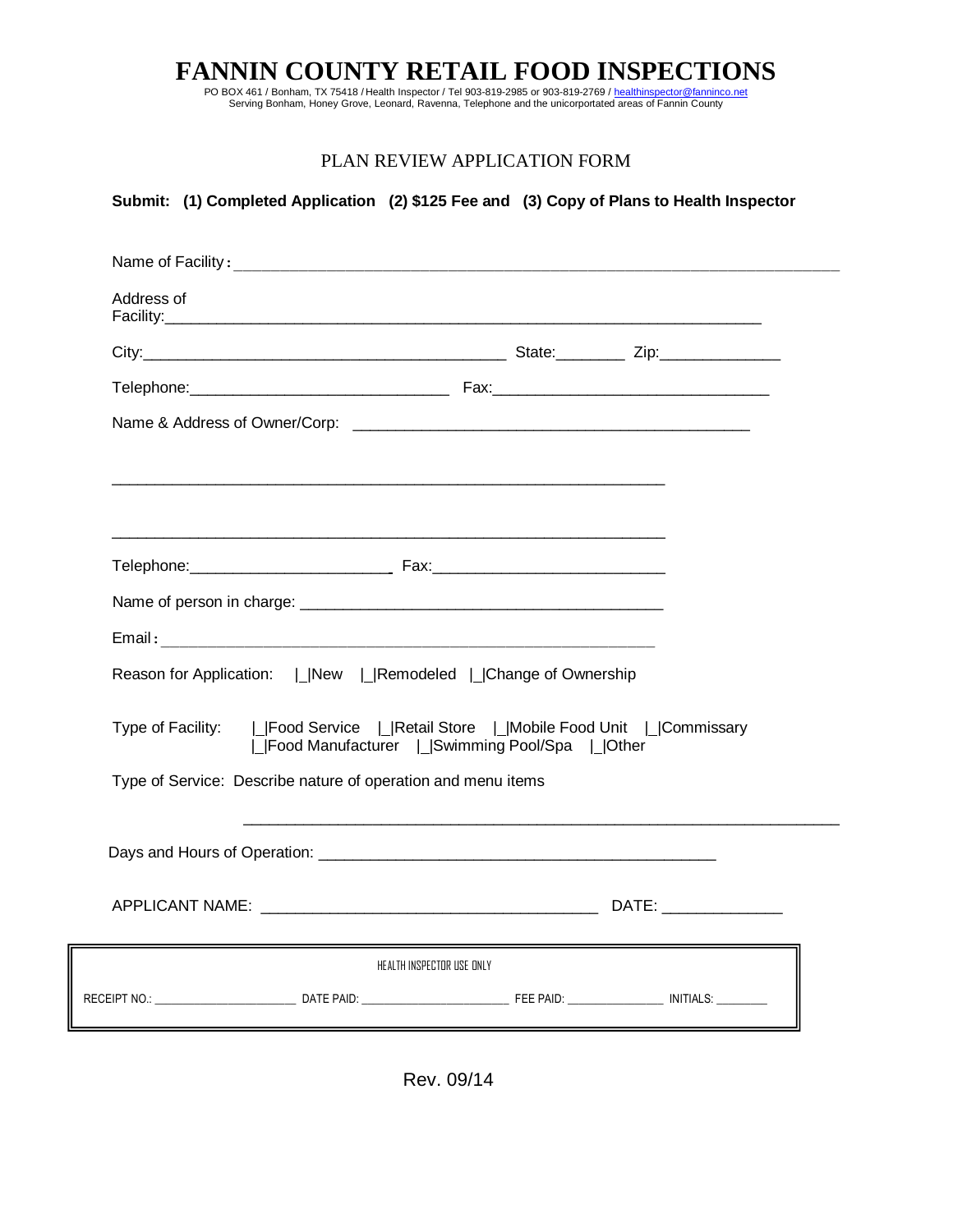PO BOX 461 / Bonham, TX 75418 / Health Inspector / Tel 903-819-2985 or 903-819-2769 / healthinspector@fanninco.net

Serving Bonham, Honey Grove, Leonard, Ravenna, Telephone and the unicorportated areas of Fannin County

## PLAN REVIEW FOR RETAIL FOOD ESTABLISHMENTS

| Name of Facility:    |        |      |  |
|----------------------|--------|------|--|
| Address of Facility: |        |      |  |
| City:                | State: | Zip: |  |
| Telephone:           | Fax:   |      |  |

#### **Instructions:**

- 1. The plans of the above establishment have been reviewed. All requirements in the Texas Food Establishment Rules §229.161 and 229.173 to 175, as well as local municipality and county codes, apply and must be met prior to issuance of the operating permit. Please note that the owner is responsible for assuring that all employees have obtained proper permits prior to opening. For your convenience, a list of construction standards is attached.
- 2. Please correct the items specified below.
- 3. Contact the reviewer when construction is complete for a final pre-operational inspection.

| Date _________________________ | Ext |
|--------------------------------|-----|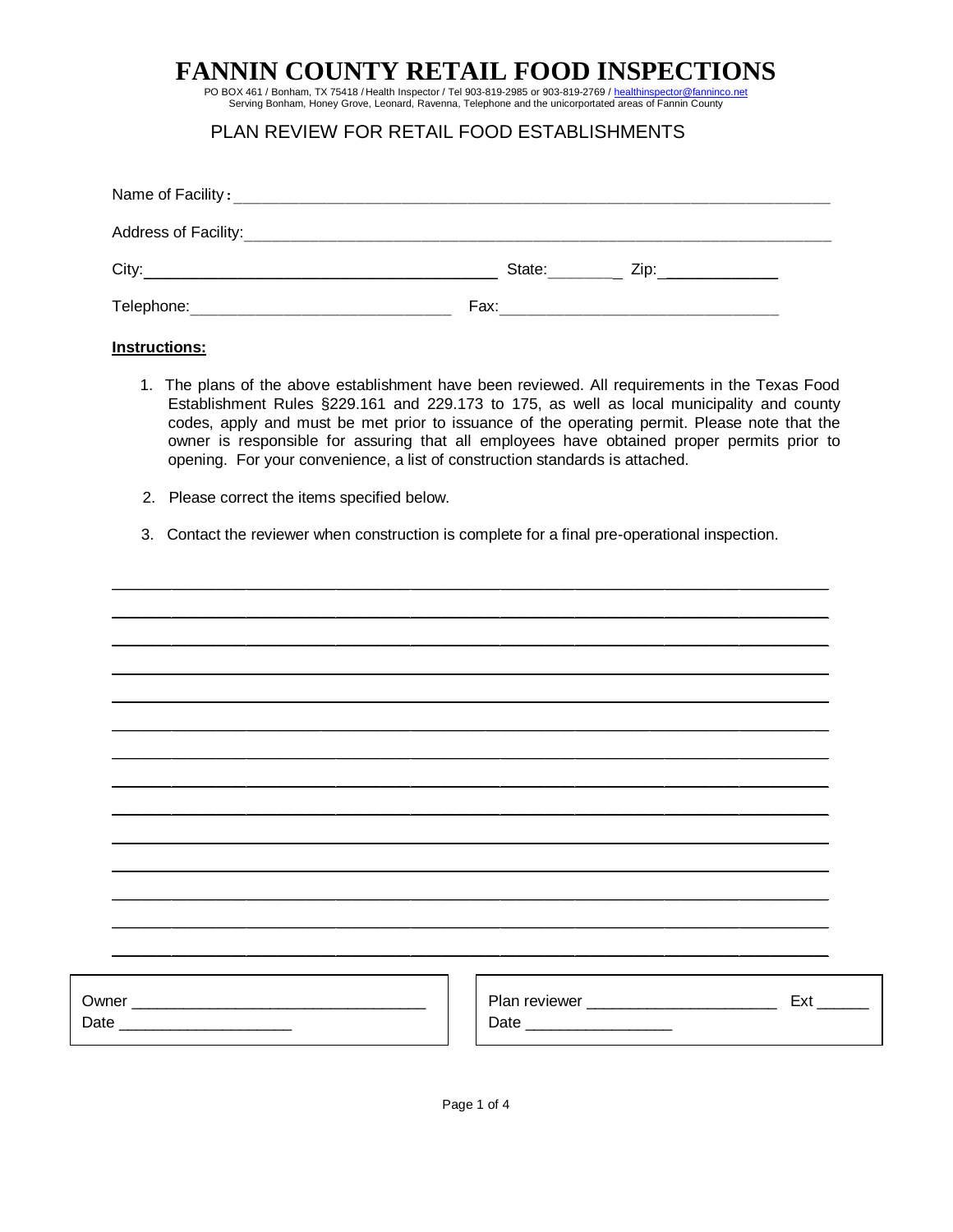#### **PLAN REVIEW FOR FOOD ESTABLISHMENTS – continued**

#### **1. SUBMISSION OF PLANS.**

A complete set of plans and specifications shall be submitted. Plans must be drawn to scale.

#### **2. CERTIFICATE OF OCCUPANCY.**

- Owner must obtain a Certificate of Occupancy or be issued clearance before a Health Permit will be issued.
- **3. TIME LIMITATION ON CONSTRUCTION/REMODELING.**
- Construction must begin and end within the time limits of the project's Building Permit.

City Departments such as Building (electrical, mechanical, plumbing) and Fire may be involved.

#### **4. INSPECTIONS OF FACILITIES BY HEALTH INSPECTOR.**

Contact the plans reviewer to schedule a preliminary inspection before the construction is completed.

Contact the plans reviewer to schedule a final inspection at least 72 hours prior to opening for business.

## **5. ALTERATION(S) TO PLANS.**

Contact the plans reviewer before making any alterations in approved plans.

#### **6. WATER SUPPLY.**

Establishment's water shall be from a public water system or an approved source that meets State drinking water requirements.

\_ Private wells shall be approved by TCEQ

#### **7. SEWAGE**

 All sewage and waste water shall be disposed into a public sewage system or an individual sewage disposal system that meets State and local requirements.

#### **8. WALLS AND CEILINGS.**

- Wall and ceiling surfaces in food preparation, food serving, warewashing, storage areas, and toilet rooms must be smooth, nonabsorbent, easily cleanable, light in color and in good condition. Acoustical ceiling panels are not approved in these areas.
- Studs, joists, and rafters shall not be exposed in the areas listed above.
- Utility lines and pipes must not be unnecessarily exposed and must not obstruct or prevent cleaning of walls or ceilings.
- Duct work for HVAC shall be recessed inside walls or ceilings.

### **9. FLOORS.**

- Floors in food preparation, food serving, warewashing, storage areas, and toilet rooms must be smooth, nonabsorbent, easily-cleanable, and in good condition.
- Exposed horizontal utility lines service lines or pipes may not be installed on the floor.
- Floor-wall junctures must be covered and sealed.
- Floor drains are required in areas subject to overflow or where a discharge of liquid waste is expected from equipment such as buffet lines, salad bars, drink stations, ice machines.

#### **10. SHELVING AND CABINETS.**

- Unfinished construction is not allowed anywhere. Interior surfaces of cabinets and shelf surfaces shall be finished with a smooth, nonabsorbent, easily cleanable surface.
- Shelving and racks shall hold food and food-related items a minimum of 6 inches off the floor. The area between the floor and lowest shelf shall be easily cleanable.
- Wooden shelves or racks are not permitted in refrigerated storage areas. Only stainless steel or other non-corrosive metal
- shelving are approved for use in refrigerators, freezers, and walk-in refrigeration units.

#### **11. HANDWASHING LAVATORIES.**

- Lavatories designated only for handwashing are required if any type of food/mixed drink preparation or warewashing is conducted.
- Lavatories shall be accessible and conveniently located in food preparation, food serving and warewashing areas, and toilet rooms. Lavatories must be equipped with hot and cold water, supplied through a mixing valve or combination faucet.
- Lavatories shall be located to avoid contamination of food and food-related items and areas. Splash guards may be used to meet this requirement.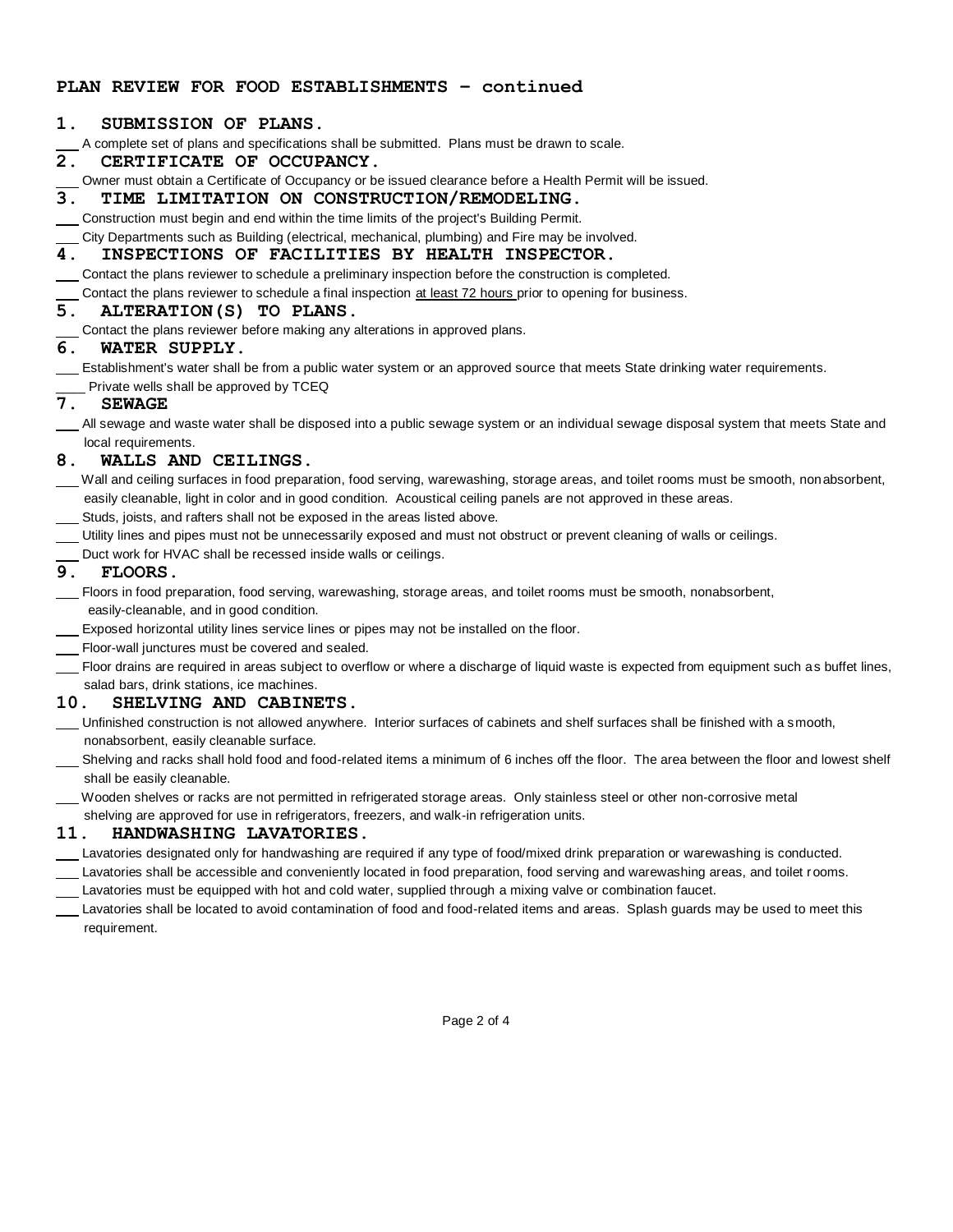#### **PLAN REVIEW FOR FOOD ESTABLISHMENTS – continued**

#### **12. WARE WASHING FACILITIES.**

A minimum three-compartment sink is required for manual washing, rinsing and sanitization of equipment and utensils.

- All ware washing sinks shall be large enough to permit the complete immersion of the largest piece of portable equipment. Separate drainboards for soiled and clean equipment and utensils shall be attached to all ware washing fixtures.
- All mixed-drink type facilities or those using any glassware resulting in the need for a "dump sink" must have an adequate four-compartment sink with double drainboards.

Mechanical dishwashing machines may supplement but not replace the manual sink requirement.

#### **13. FOOD PREPARATION SINKS.**

 Food preparation sinks shall be separate from ware washing sinks and shall be drained into the sewage system through a minimum 1-inch vertical air gap.

#### **14. UTILITY SERVICE SINK.**

- At least one utility sink or curbed cleaning facility shall be provided for the cleaning the mops and similar floor cleaning tools and the disposal of mop water or other waste water.
- The utility service fixture shall be located to avoid the contamination of food and food-related items and areas.
- The utility service fixture shall be provided with hot and cold water.
- A vacuum breaker or approved backflow prevention device shall be installed if a hose is connected.

A device must be present to hang all mops, brooms, and squeegees.

#### **15. PLUMBING.**

- Approved backflow prevention device shall be installed on items connected to the water system, such as chemical injectors, attached hoses, and spray wands where there is a potential for direct connection between the potable water system and non-potable water. This includes outside water faucets.
- There shall be no direct connection between the sewage system and any drains originating from equipment in which food or utensils are placed, such as ice machines, food preparation sinks, floor drains in walk-in refrigeration units, steam tables, and salad bars. These fixtures shall be drained into the sewage system through a minimum 1-inch vertical air gap.

Water heaters will provide a constant and ready source of hot water to all supplied fixtures.

#### **16. EQUIPMENT DESIGN AND INSTALLATION.**

- Recommend equipment which is designed and constructed for commercial use be used in food establishments. Residential, home-type refrigerators, freezers, ranges and ovens may not withstand the heavy use.
- Installed and immobile equipment such as refrigerators, freezers, ovens, ranges, fryers, food preparation units and tables shall be (a) sealed to the floor; (b) installed on a raised platform of sealed concrete; or (c) elevated on legs to provide a minimum 6 inch clearance between floor and equipment.
- Sufficient space must be provided for easy cleaning between and behind each unit of floor-mounted equipment, or the space between it and adjoining equipment units and adjacent walls shall be closed and sealed.
- A minimum 3-foot working space/aisle shall be maintained throughout the establishment in food preparation, food serving, warewashing and storage areas.

The tops of all walk-in refrigeration units and vent hoods shall be extended to the ceiling and properly sealed.

Hoses to and from cold plates in ice bins must be grommeted at entry and exit sites. Ice bins must be equipped with proper lids.

#### **17. VENTILATION.**

 A vent hood system is required when any operation within the kitchen produces excessive heat, steam, condensation, grease-laden vapors, obnoxious odors, smoke and/or fumes, and shall meet the requirements of the City Mechanical Code.

**Easily removable and easily cleanable filters are required in vent hoods and ventilation systems.**<br>**18. TOILET ROOMS.** 

#### **18. TOILET ROOMS.**

- Toilet rooms shall conform to all Building, Plumbing, and Health Code requirements.
- Toilet facilities shall be conveniently located and shall be accessible to employees at all times.
- Toilet rooms shall be completely enclosed and have tight-fitting, self-closing solid doors.
- Toilet rooms shall have mechanical ventilation to the outside of the establishment.
- \_\_\_ A covered receptacle (trashcan) shall be in the women's restroom.